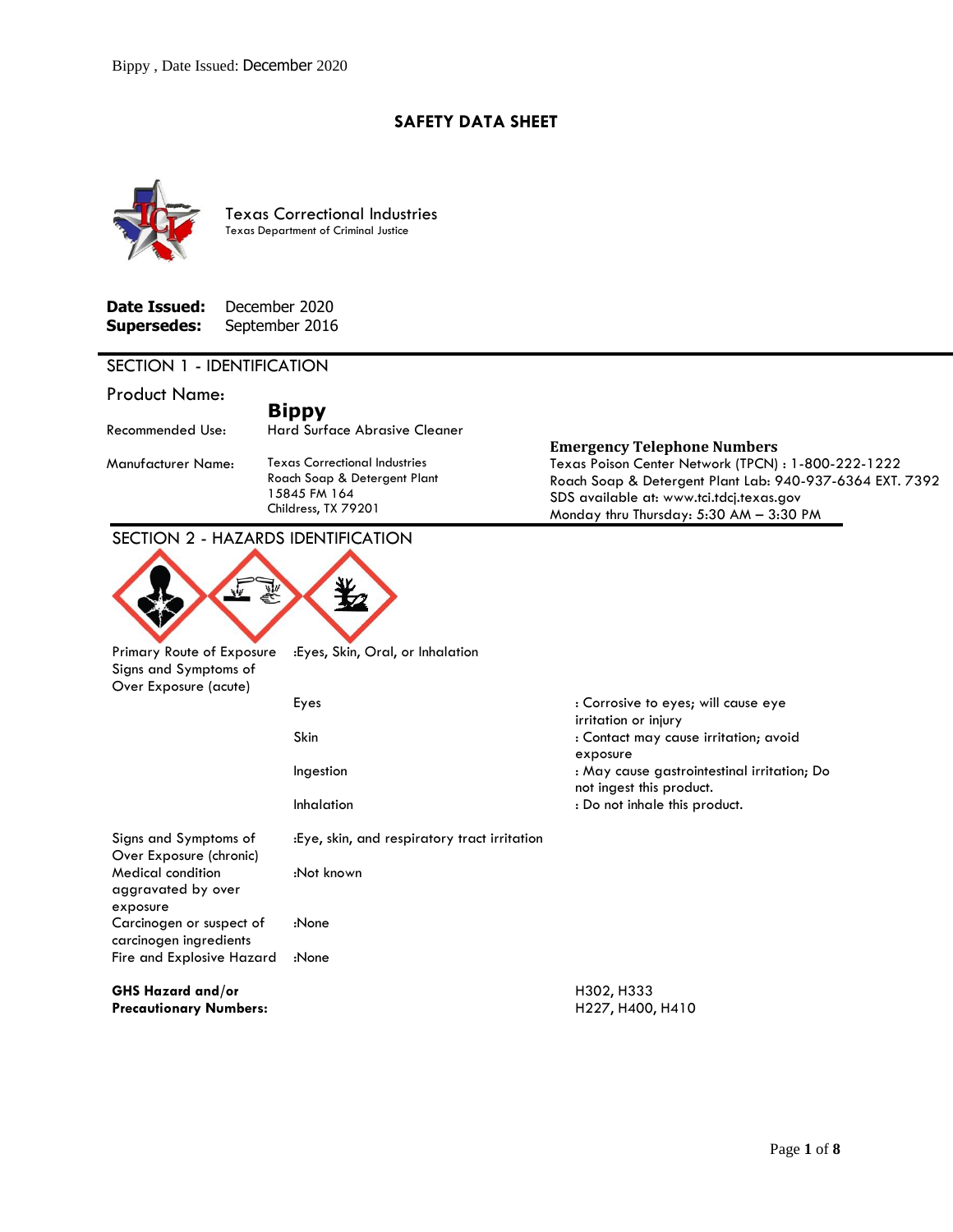# SECTION 3 - COMPOSITION/INFORMATION ON INGREDIENTS

|                           |            |                | <b>ACGIH/OSHA</b>     |                      |              |
|---------------------------|------------|----------------|-----------------------|----------------------|--------------|
| Chemical/Common           | CAS No.    | <b>PERCENT</b> | <b>TWA</b>            | PEL                  | <b>WHMIS</b> |
| Name                      |            |                |                       |                      |              |
| <i>*Calcium Carbonate</i> | 1317-65-3  | $80 - 87$      | 15 mg/m <sup>3</sup>  | 15 mg/m <sup>3</sup> | N/A          |
| Sodium                    | 51580-86-0 | $0.1 - 1.0$    | 1.5 mg/m <sup>3</sup> | N/D                  | N/D          |
| Dichloroisocyanurate      |            |                |                       |                      |              |
| Benzene Sulfonic          | 68081-81-2 | $3 - 4$        | N/D                   | N/D                  | N/D          |
| acid, mono- $C_{10-16}$ - |            |                |                       |                      |              |
| alkyl, sodium salt        |            |                |                       |                      |              |

 $N/A$  = Not Applicable  $N/D$  = Not Determined

#### \*OSHA 29 CFR, Section 1910.1000 Subpart Z.

Threshold Limit Values (TLV): TWA (time-weighted average for 8 hr. day);

PEL (personal exposure limit)

WHMIS – minimum amount necessary in a mixture to trigger reporting: 1% (hazardous chemical); 0.1% (extremely hazardous chemical)

#### SECTION 4 - FIRST AID MEASURES

| Eyes       | : Do not get in your eyes. Flush with plenty of water for 15 minutes, until irritation                                                       |
|------------|----------------------------------------------------------------------------------------------------------------------------------------------|
|            | subsides. If irritation persists, get medical attention.                                                                                     |
| Skin       | : Immediately brush off any excess and flush skin with large quantities of water:<br>seek medical attention if irritation develops           |
| Ingestion  | : Rinse mouth thoroughly. Drink plenty of milk, egg whites, or gelatin solution; do<br>not induce vomiting; Contact a physician immediately. |
| Inhalation | : Move person to fresh air if irritation, headache, drowsiness, or nausea occurs.                                                            |
|            | Seek medical attention if breathing becomes difficult or if any irritation should                                                            |
|            | persist.                                                                                                                                     |

#### SECTION 5 – FIRE FIGHTING MEASURES

| Flammable Limit<br>Physical Hazard | : N/D<br>: None                                                  |  |
|------------------------------------|------------------------------------------------------------------|--|
| Extinguishing Media                | : Water, Foam, Dry Chemicals, or Carbon Dioxide.                 |  |
| Fire Extinguishing                 | : Use of respiratory equipment is recommended in enclosed areas. |  |
| Procedure                          |                                                                  |  |
|                                    | SECTION 6 - ACCIDENTAL RELEASE MEASURES                          |  |

| Steps to be taken if released or spilled | : Sweep all materials practical for salvage or disposal. Rinse residue                                                                              |  |
|------------------------------------------|-----------------------------------------------------------------------------------------------------------------------------------------------------|--|
|                                          | with water.                                                                                                                                         |  |
| Waste disposal method                    | : Any unsalvageable material must be disposed in compliance with local,<br>state, and federal laws and regulations. Do not dump into sewers, on the |  |
|                                          | ground, or into any bodies of water.                                                                                                                |  |

# SECTION 7 - HANDLING AND STORAGE

Store in a cool dry ventilated area. Avoid moisture. Keep container sealed/closed when not in use. Avoid dust formation. Observe Building Code and NFPA storage requirements for chlorinated compounds.

### SECTION 8 - EXPOSURE CONTROLS/PERSONAL PROTECTION

| <b>Respiratory Protection</b>                | : Use an appropriate respirator for corrosive and<br>chlorine dust if product dust exceeds exposure limits. |
|----------------------------------------------|-------------------------------------------------------------------------------------------------------------|
| <b>Ventilation Requirement</b>               | : Yes; local exhaust or air movement. Maintain adequate<br>ventilation                                      |
| <b>Protective Gloves</b>                     | :Yes; Nitrile, rubber, or neoprene                                                                          |
| Eye Protection                               | :Chemical goggles                                                                                           |
| SECTION 9 - PHYSICAL AND CHEMICAL PROPERTIES |                                                                                                             |
| Appearance                                   | White to off white granular powder                                                                          |
| <b>Vapor Pressure</b>                        | :None                                                                                                       |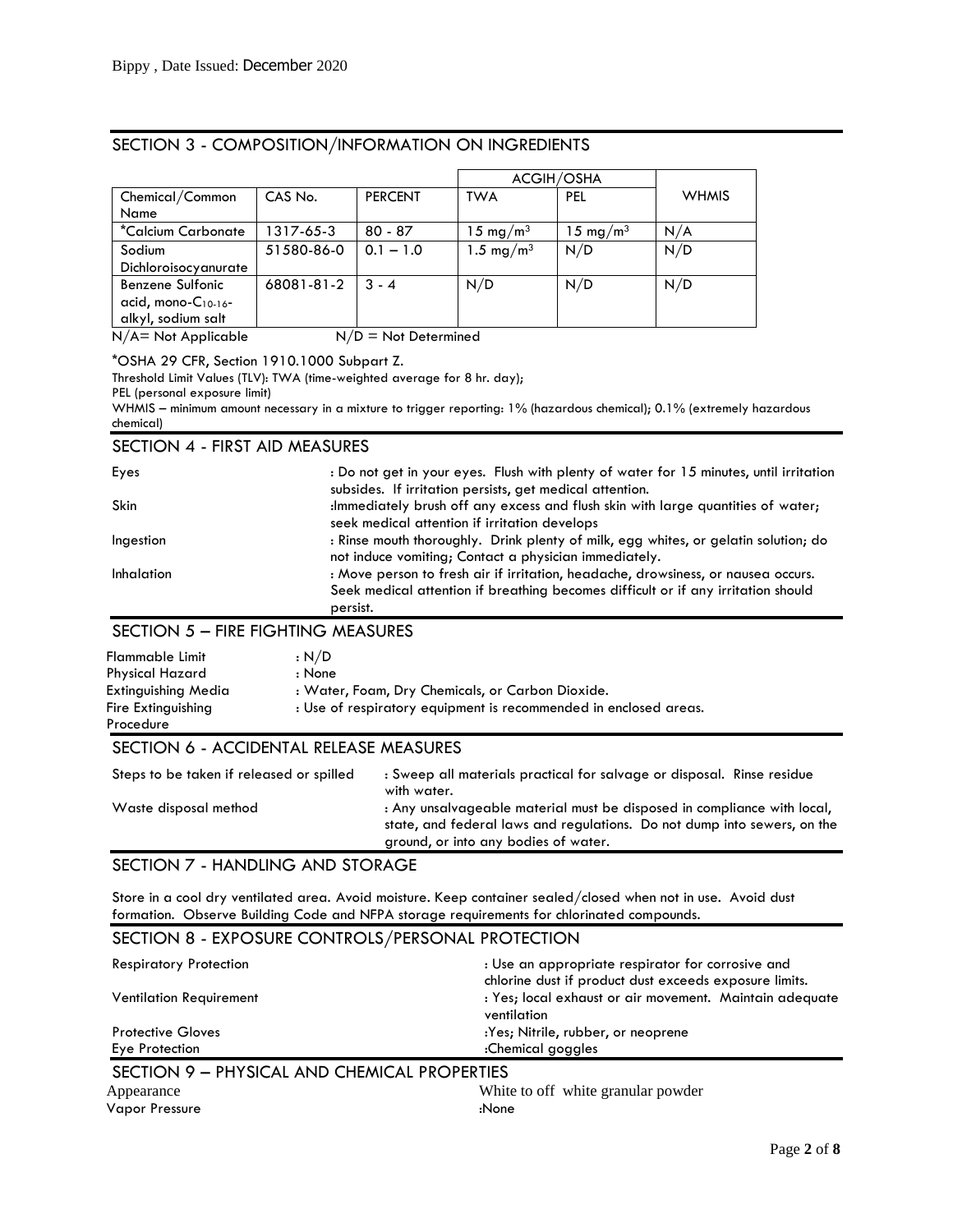# Bippy , Date Issued: December 2020

| Specific Gravity (water $= 1$ )     | :N/A            |
|-------------------------------------|-----------------|
| Solubility in Water                 | :Complete       |
| pH (5% in DI Water)                 | $: 11.0 - 12.0$ |
| <b>Boiling Point</b>                | :N/A            |
| CECTION 10 CTADILITY AND DEACTIVITY |                 |

#### SECTION 10 - STABILITY AND REACTIVITY

| Hazardous Decomposition | : Chlorine gas and trace amounts of phosgene are possible. May produce carbon and<br>sulfur oxides.                    |
|-------------------------|------------------------------------------------------------------------------------------------------------------------|
| Stability               | : Stable                                                                                                               |
| Incompatibility         | : Strong inorganic acids and bases; combustibles; nitrogen containing compounds such as<br>ammonia, urea, amines, etc. |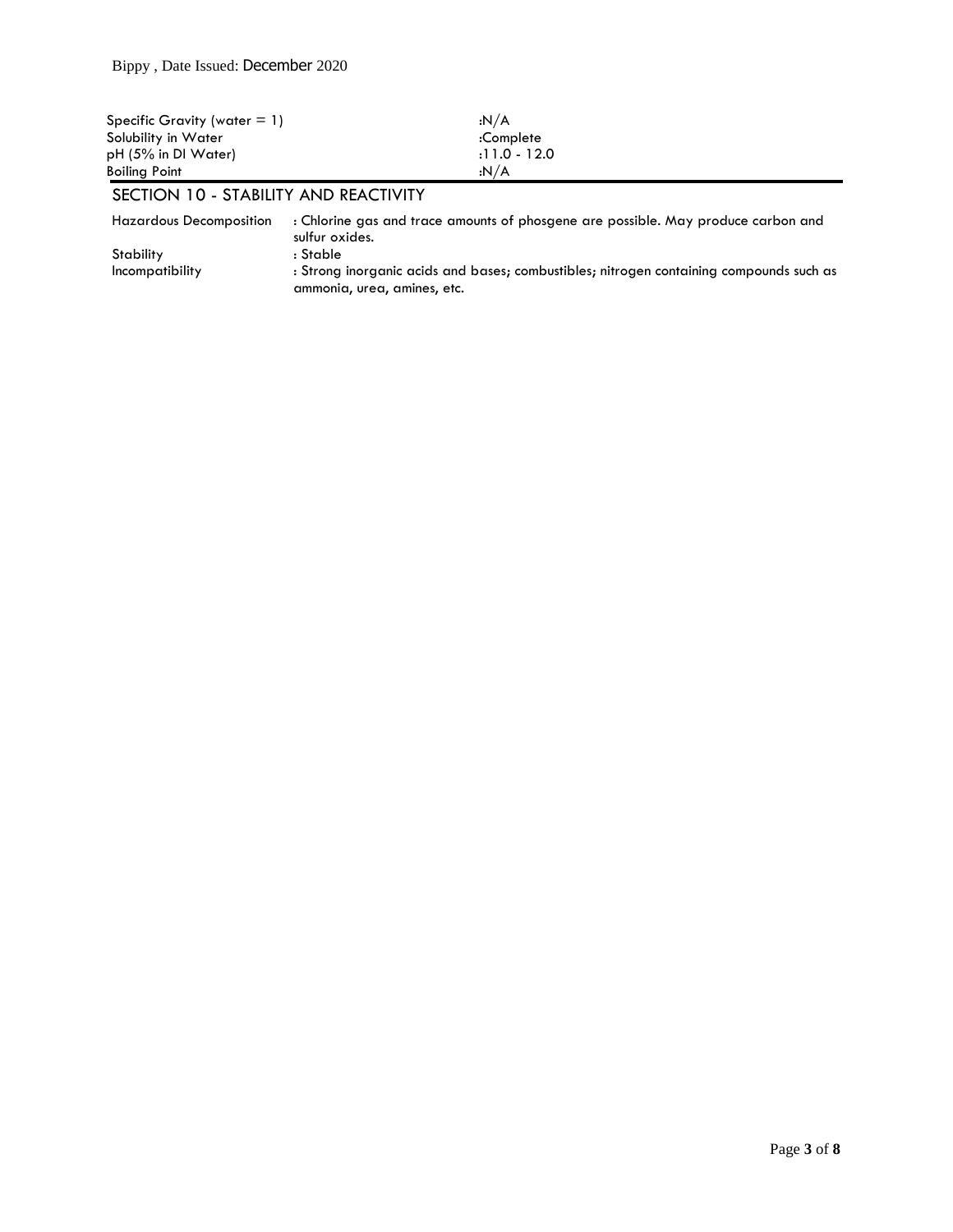#### SECTION 11 - TOXICOLOGICAL INFORMATION C044

| <b>Toxicological Data Sources:</b>                                                                                         | Data from the scientific literature on components are<br>summarized below.                                                                                                                                                                                                                                                                                                                           |             |
|----------------------------------------------------------------------------------------------------------------------------|------------------------------------------------------------------------------------------------------------------------------------------------------------------------------------------------------------------------------------------------------------------------------------------------------------------------------------------------------------------------------------------------------|-------------|
| Chronic toxicity:                                                                                                          | No evidence of mutagenic or reproductive effects.                                                                                                                                                                                                                                                                                                                                                    |             |
| Carcinogenicity:                                                                                                           | This product contains greater than 0.1% crystalline<br>silica which is listed as a Group 1 carcinogen by IARC,<br>a known carcinogen by NTP, OSHA and as A2 suspected<br>Human carcinogen by ACGIH.                                                                                                                                                                                                  |             |
| Limestone - GAS: 1317-65-3<br>LD50 Oral:                                                                                   | $6450$ mg/kg (rat)                                                                                                                                                                                                                                                                                                                                                                                   |             |
| Crystalline Silica,<br>quartz (impurity) -<br>CAS: 14808-60-7<br>IARC - Group 1<br>(Carcinogenic to Humans)<br>dated 1977: | LD50 Oral: 500 mg/kg (rat)                                                                                                                                                                                                                                                                                                                                                                           |             |
| <b>Potential Health Effects:</b>                                                                                           |                                                                                                                                                                                                                                                                                                                                                                                                      |             |
| Sensitization:                                                                                                             | Does not cause sensitization.                                                                                                                                                                                                                                                                                                                                                                        |             |
| Eye irritation:                                                                                                            | Slightly irritating. Not classified.                                                                                                                                                                                                                                                                                                                                                                 |             |
| Skin irritation:                                                                                                           | Possible dry skin and mucous membranes.                                                                                                                                                                                                                                                                                                                                                              |             |
| Inhalation:                                                                                                                | Contains crystalline silica which can be absorbed into<br>the body by inhalation and may have effects on the lungs,<br>resulting in fibrosis (silicosis).                                                                                                                                                                                                                                            |             |
| C <sub>061</sub>                                                                                                           |                                                                                                                                                                                                                                                                                                                                                                                                      |             |
| LD50 (oral, rat):<br>LD50 (oral, rat):<br>LD50 (oral, mouse):                                                              | 6500 mg/kg $(8)$<br>$3900 \text{ mg/kg}$ (9, unconfirmed)<br>3210 mg/kg (9,10 unconfirmed)                                                                                                                                                                                                                                                                                                           |             |
| Skin Irritation (rabbit, guinea pig):                                                                                      | Negligible irritation and no visible tissue damage<br>was observed after a 50% solution<br>was applied to intact and abraded skin.(I)                                                                                                                                                                                                                                                                |             |
| Effects Of Long-Term Ingestion:                                                                                            | Kidney damage was observed in rats fed a diet<br>containing 2% or 10% sodium tripolyphosphate for<br>one month, but not in animals fed 0.2%.(I0) Kidney<br>damage was also observed in rats fed 3% sodium<br>tripolyphosphate for 6 months and 5% for 2 years.<br>No detectable toxic effects were observed following<br>ingestion of $1.8\%$ in the diet for 6 months and 05%<br>for $2$ years.(10) | Page 4 of 8 |
| Additional toxicological information:                                                                                      | No classification data on carcinogenic properties of                                                                                                                                                                                                                                                                                                                                                 |             |

this material is available from the EPA, IARC, NTP,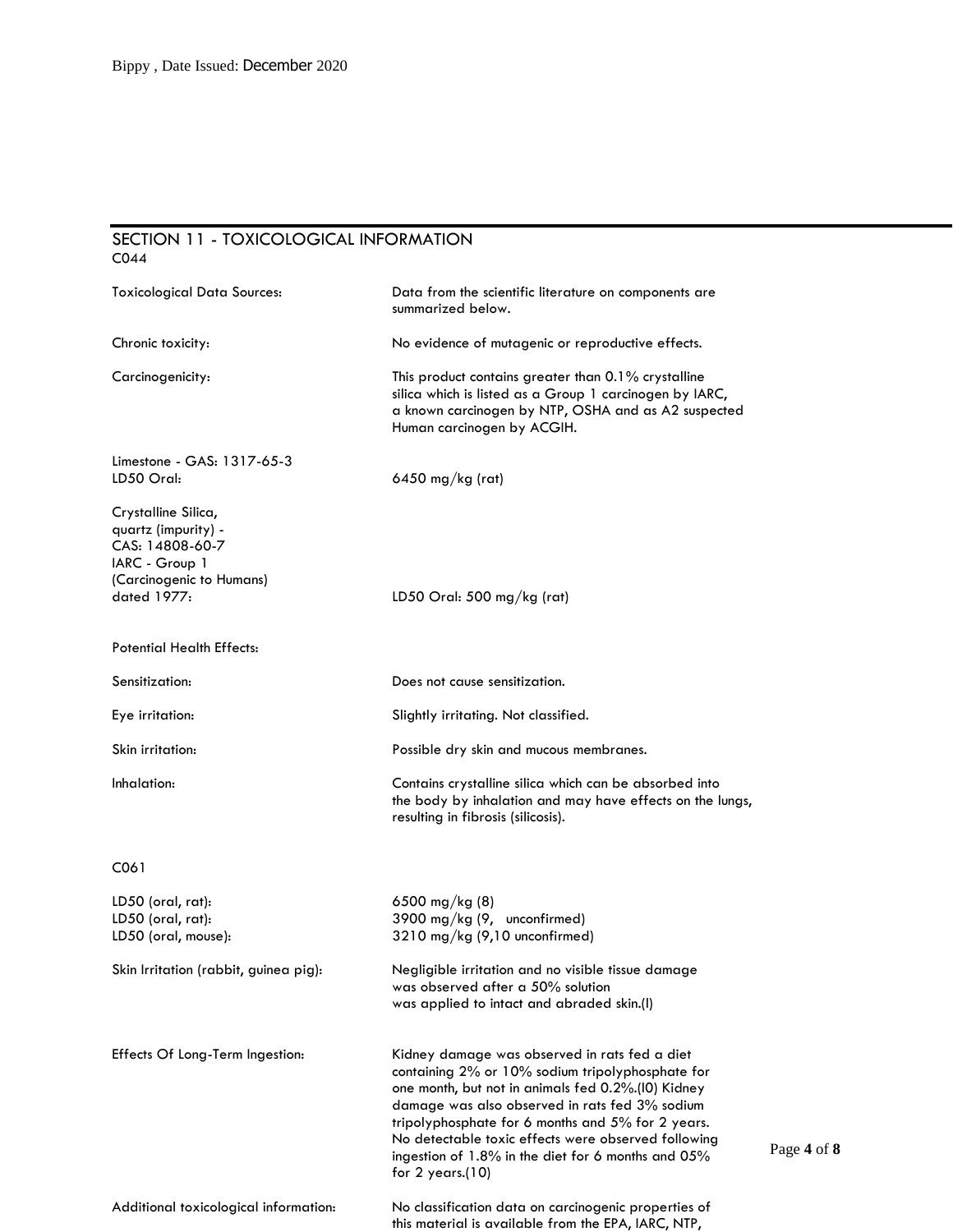OSHA or ACGIH.

#### C117

| Component LD50 Oral:                                                                                 | Sodium sulfate 10000 mg/kg (Rat)                                                                                                                                                                        |  |
|------------------------------------------------------------------------------------------------------|---------------------------------------------------------------------------------------------------------------------------------------------------------------------------------------------------------|--|
| Eyes:<br>Skin:<br>Ingestion:<br>Inhalation:<br>Chronic Toxicity:<br>Carcinogenicity:<br>Hazard Type: | Eye irritation<br>Skin irritation<br>Unknown<br>Unknown<br>No information available<br>Product is not listed.<br>Skin/Eye irritant.                                                                     |  |
| SECTION 12 - ECOLOGICAL INFORMATION<br>CO <sub>44</sub>                                              |                                                                                                                                                                                                         |  |
| Ecotoxicity:                                                                                         | This product is not expected to be toxic to aquatic<br>life.                                                                                                                                            |  |
| Persistence/Degradability:                                                                           | Non-degradable                                                                                                                                                                                          |  |
| <b>Bioaccumlative potential:</b>                                                                     | None                                                                                                                                                                                                    |  |
| Mobility:                                                                                            | lnert material.                                                                                                                                                                                         |  |
| <b>Other Adverse Effects</b>                                                                         | None known.                                                                                                                                                                                             |  |
| C061                                                                                                 |                                                                                                                                                                                                         |  |
| N/A                                                                                                  |                                                                                                                                                                                                         |  |
| C117                                                                                                 |                                                                                                                                                                                                         |  |
| Component :                                                                                          | Sodium sulfate:<br>Water Flea<br>$EC5O = 2564$ mg/L 48 h<br>$EC5O = 4547$ mg/L 96 h                                                                                                                     |  |
| SECTION 13 - DISPOSAL CONSIDERATIONS<br>CO <sub>44</sub>                                             |                                                                                                                                                                                                         |  |
| <b>DISPOSAL CONSIDERATIONS:</b>                                                                      | Dispose in accordance with local, state and<br>National regulations.                                                                                                                                    |  |
| C061                                                                                                 | Review federal, provincial and local government<br>requirements prior to disposal. Store material for<br>disposal as indicated in Storage Conditions.<br>Disposal by secure landfill may be acceptable. |  |
| C117                                                                                                 |                                                                                                                                                                                                         |  |
| Waste Disposal Methods:                                                                              | Dispose of contents/container in accordance with<br>local regulation                                                                                                                                    |  |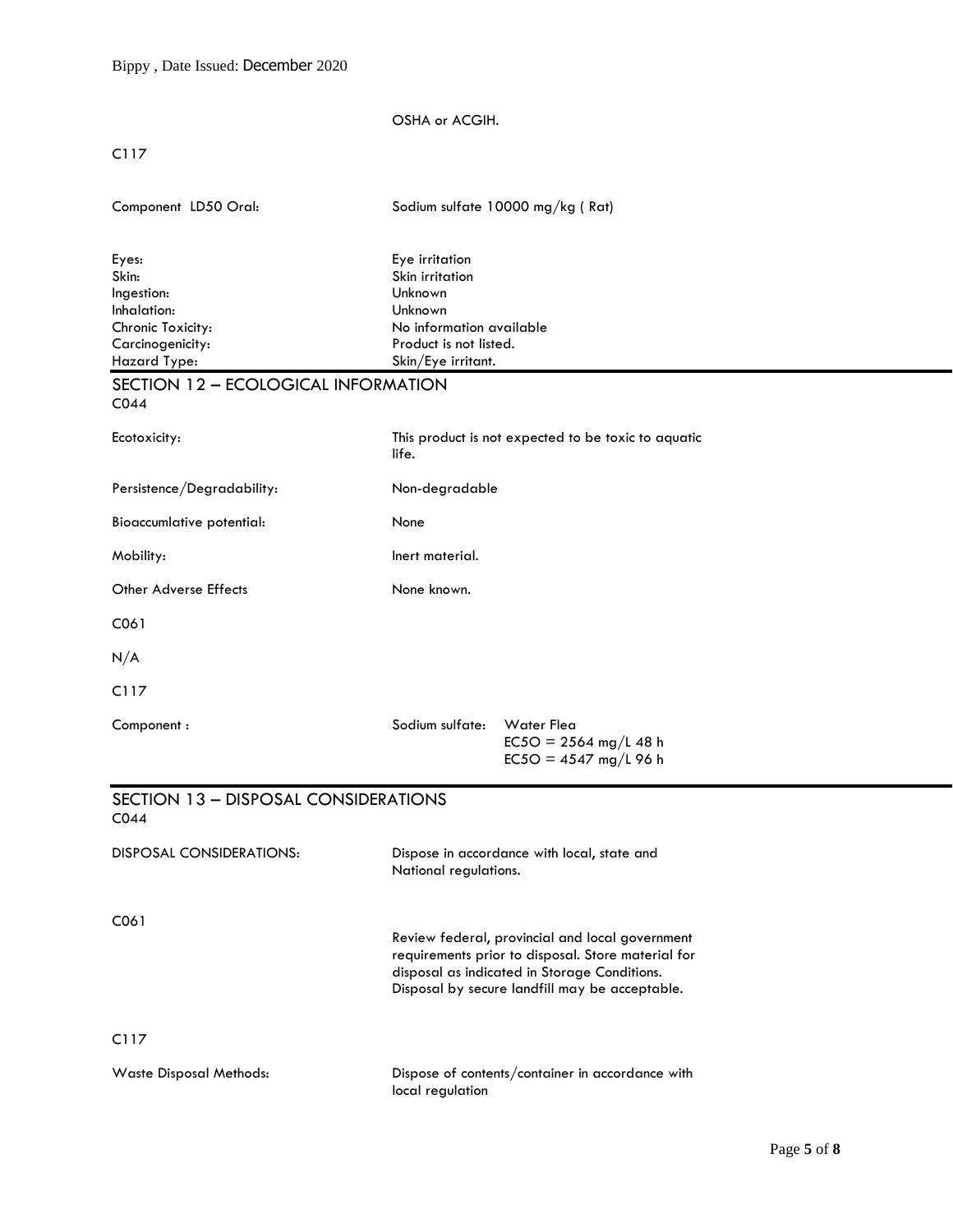|      |  | SECTION 14 - TRANSPORT INFORMATION |
|------|--|------------------------------------|
| C044 |  |                                    |

| IMO/IMDG                      | Not a dangerous substance.                                                                                                                                       |
|-------------------------------|------------------------------------------------------------------------------------------------------------------------------------------------------------------|
| $ICAO/IATA$ :                 | Not a dangerous substance.                                                                                                                                       |
| RID/ADR                       | Not a dangerous substance.                                                                                                                                       |
| D.O.T. Hazard Classification: | Non-hazardous material.                                                                                                                                          |
| General information:          | The data provided in this section is for information only.<br>Please apply the appropriate regulations to properly classify<br>your shipment for transportation. |
| Other information:            | Environmental hazards: None known                                                                                                                                |

C061

| U.S. DEPARTMENT OF TRANSPORT (DOT)<br><b>HAZARDOUS MATERIALS SHIPPING</b>                                                  |                                                                                                                                                                                                                                                                                                   |  |
|----------------------------------------------------------------------------------------------------------------------------|---------------------------------------------------------------------------------------------------------------------------------------------------------------------------------------------------------------------------------------------------------------------------------------------------|--|
| <b>INFORMATION (49 CFR):</b>                                                                                               | This chemical is not specifically listed in the U.S.<br>hazardous materials shipping<br>regulations (49 CFR, Table I72-101). However it may<br>be regulated as part of a chemical family or group<br>Not Otherwise Specified (N.O.S.) (cg. mercury- based<br>pesticides). Consult the regulation. |  |
| NOTE:                                                                                                                      | This information (Docket No. HM-215A) was taken from<br>the U.S. Federal Register, Vol. 59, no. 249<br>(December 1994) and is effective October I, 1996.                                                                                                                                          |  |
| U.S. OCCUPATIONAL SAFETY AND<br>HEALTH ADMINISTRATION (OSHA)<br><b>HAZARD COMMUNICATION</b><br>STANDARD (29 CFR 1910.1200) |                                                                                                                                                                                                                                                                                                   |  |
| OSHA HAZARD COMMUNICATION                                                                                                  |                                                                                                                                                                                                                                                                                                   |  |
| EVALUATION:                                                                                                                | Does not meet criteria for hazardous material, as<br>defined by 29 CFR 1910.1200                                                                                                                                                                                                                  |  |
| C117                                                                                                                       |                                                                                                                                                                                                                                                                                                   |  |
| DOT:                                                                                                                       | Not regulated                                                                                                                                                                                                                                                                                     |  |
| ICAO:                                                                                                                      | Not regulated                                                                                                                                                                                                                                                                                     |  |
| IATA:                                                                                                                      | Not regulated                                                                                                                                                                                                                                                                                     |  |
| IMDG/IMO:                                                                                                                  | Not regulated                                                                                                                                                                                                                                                                                     |  |
| ADR:                                                                                                                       | Not regulated                                                                                                                                                                                                                                                                                     |  |
| ADN:                                                                                                                       | Not regulated                                                                                                                                                                                                                                                                                     |  |
| SECTION 15 - REGULATORY INFORMATION                                                                                        |                                                                                                                                                                                                                                                                                                   |  |

C044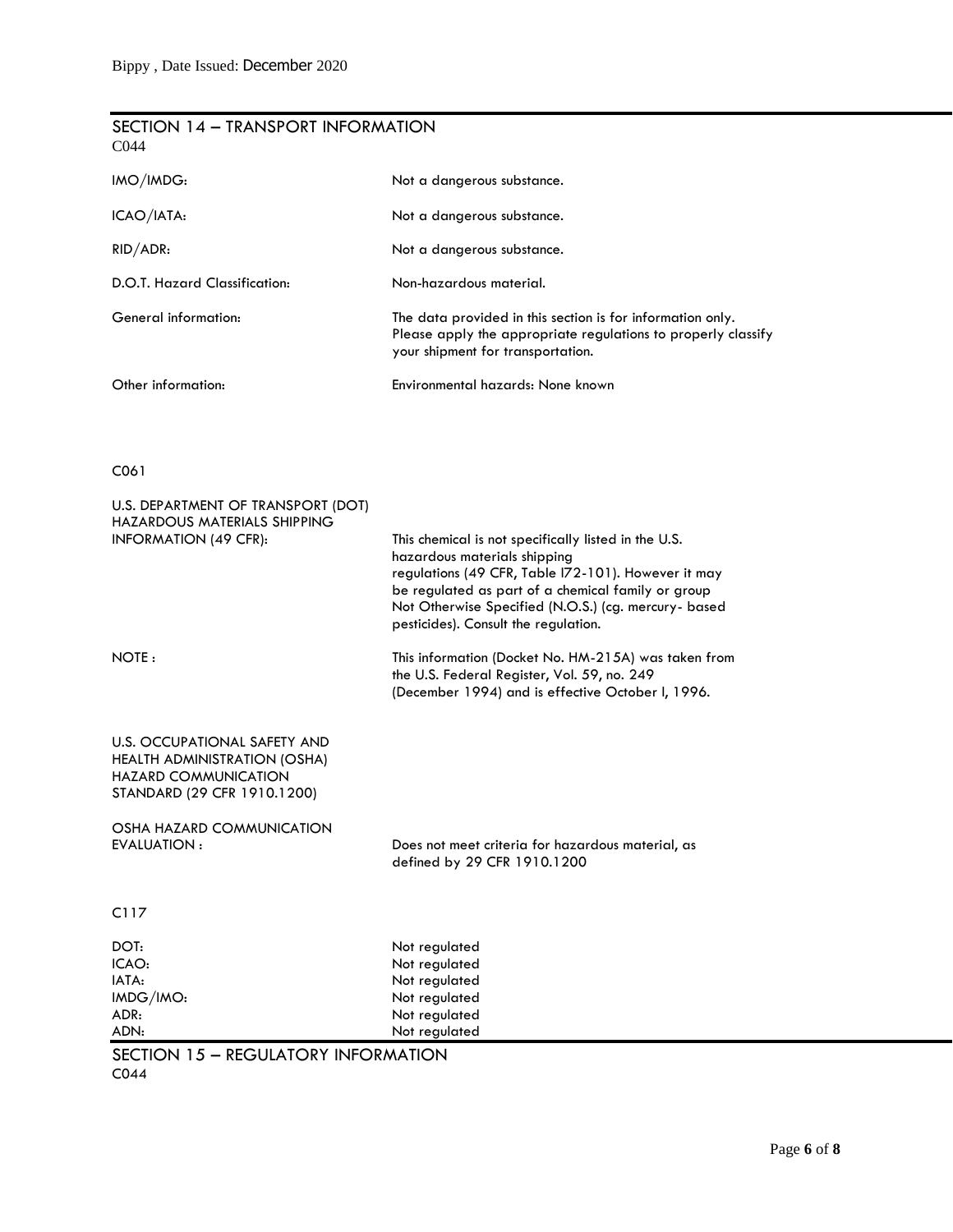| EPA:                           |                                                                                                                                                                                                                                                                                                                                                                                                                                                |
|--------------------------------|------------------------------------------------------------------------------------------------------------------------------------------------------------------------------------------------------------------------------------------------------------------------------------------------------------------------------------------------------------------------------------------------------------------------------------------------|
| SARA 311/312 HAZARD:           | None                                                                                                                                                                                                                                                                                                                                                                                                                                           |
| <b>SARA 313:</b>               | None                                                                                                                                                                                                                                                                                                                                                                                                                                           |
| <b>CERCLA RQ:</b>              | None                                                                                                                                                                                                                                                                                                                                                                                                                                           |
| Clean Water Act:               | The components of this product are not regulated under any<br>of the following sections of the Clean Water Act: Section:<br>Section 307 Priority Pollutants or Section 311<br>Hazardous Substances. It would be regulated under 304<br>Water Quality Criteria Substances for suspended solids.                                                                                                                                                 |
| Clean Air Act:                 | The components of this product are not regulated under any<br>of the following sections of the Clean Air Act:<br>Section 112 Hazardous Air Pollutants,<br>Section 112 Statutory Air Pollutants, Section 112 High-Risk<br>Pollutants, Section 112(r) Accidental Release Prevention<br>Substances or Section 602 Ozone Depleting Substance. As a<br>powder product, it would be regulated under Section 109<br>Criteria Pollutants particulates. |
| C <sub>06</sub> 1              |                                                                                                                                                                                                                                                                                                                                                                                                                                                |
| Label Hazard Warnings:         | CAUTION! MAY CAUSE IRRITATION TO SKIN, EYES, AND<br>RESPIRATORY TRACT. MAY BE HARMFUL IF SWALLOWED OR<br><b>INHALED.</b>                                                                                                                                                                                                                                                                                                                       |
| Label Precautions:             | Keep container closed.                                                                                                                                                                                                                                                                                                                                                                                                                         |
|                                | Use with adequate ventilation.                                                                                                                                                                                                                                                                                                                                                                                                                 |
|                                | Avoid breathing the dust.                                                                                                                                                                                                                                                                                                                                                                                                                      |
|                                | Wash thoroughly after handling.                                                                                                                                                                                                                                                                                                                                                                                                                |
|                                | Avoid contact with, eyes, skin and clothing.                                                                                                                                                                                                                                                                                                                                                                                                   |
| Label First Aid:               | If inhaled, remove to fresh air. Get medical attention                                                                                                                                                                                                                                                                                                                                                                                         |
|                                | for any breathing difficulty.                                                                                                                                                                                                                                                                                                                                                                                                                  |
|                                | In case of contact, immediately flush eyes or skin with<br>plenty of Water for at least 15 minutes. Get medical                                                                                                                                                                                                                                                                                                                                |
|                                | attention if irritation develops or persist. If                                                                                                                                                                                                                                                                                                                                                                                                |
|                                | swallowed, give large amounts of water to drink.                                                                                                                                                                                                                                                                                                                                                                                               |
|                                | Never give anything by mouth to an unconscious person.                                                                                                                                                                                                                                                                                                                                                                                         |
|                                | Get medical attention.                                                                                                                                                                                                                                                                                                                                                                                                                         |
|                                |                                                                                                                                                                                                                                                                                                                                                                                                                                                |
| C117                           |                                                                                                                                                                                                                                                                                                                                                                                                                                                |
| <b>USA Federal Regulations</b> |                                                                                                                                                                                                                                                                                                                                                                                                                                                |
| SARA 313:                      | Section 313 of Title III of the Superfund Amendments                                                                                                                                                                                                                                                                                                                                                                                           |

and Reauthorization Act of 1986 (SARA). This product does not contain any chemicals which are subject to the reporting requirements of the Act and Title 40 of the Code of Federal Regulations, Part 372.

SARA 311/312 Hazardous Categorization:

| Acute Health Hazard:   | Yes |
|------------------------|-----|
| Chronic Health Hazard: | Nο  |